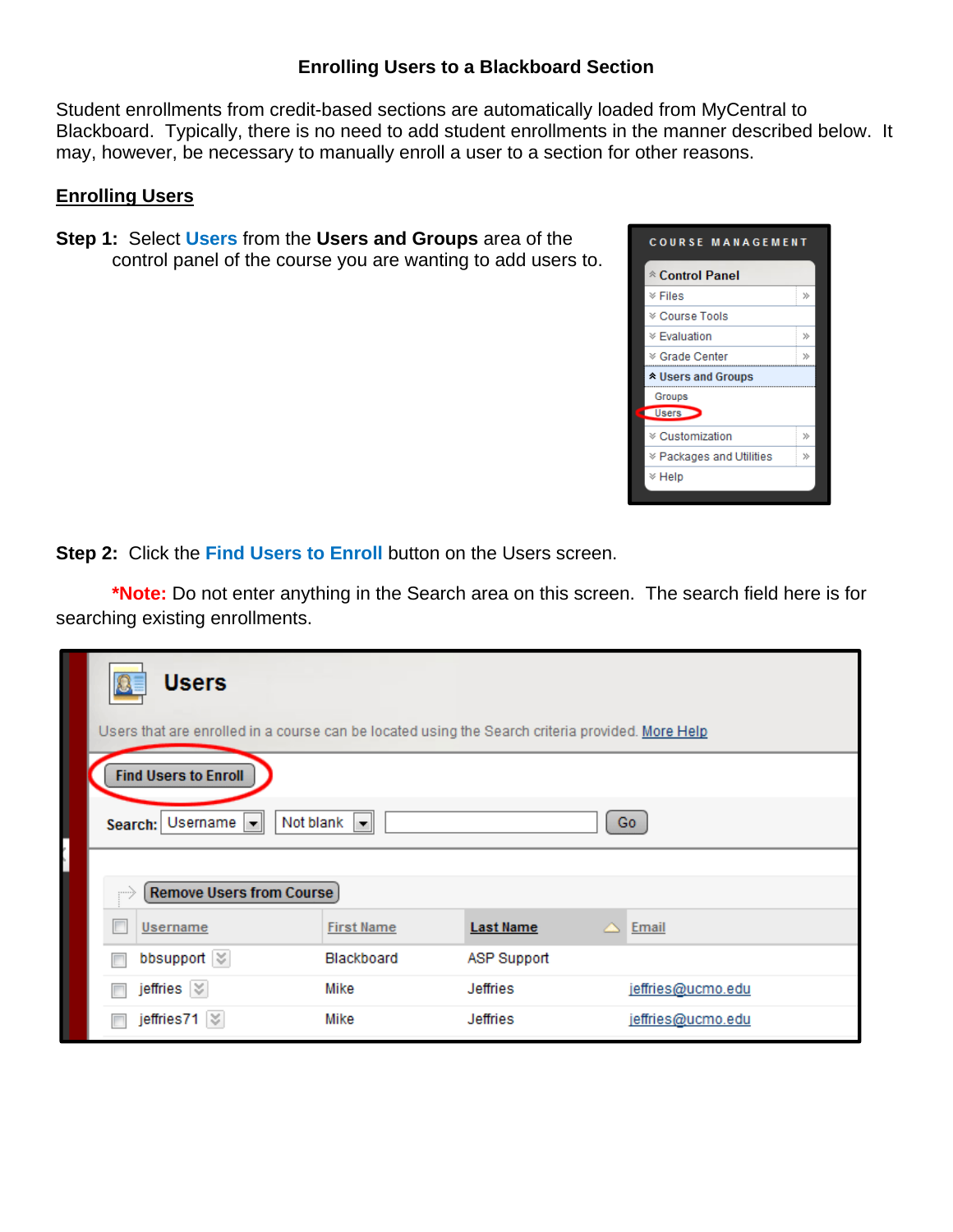**Step 3:** Click the **Browse** button.

**\*Note:** Do not attempt to enter the username directly or enter any other text in the Username field. Doing so will cause the enrollment process to fail.

| <b>Add Enrollments: 10ShannonTraining1008</b>                                                                                                                          |  |  |  |
|------------------------------------------------------------------------------------------------------------------------------------------------------------------------|--|--|--|
| Users that have an existing account in the system can be enrolled in the Course. Click Browse to search for users. Only<br>identified in a search for users. More Help |  |  |  |
| <b>*</b> Indicates a required field.                                                                                                                                   |  |  |  |
| <b>Enroll Users</b><br>1.                                                                                                                                              |  |  |  |
| Enter one or more Usernames, Separate multiple Usernames with commas, Click Browse to search.                                                                          |  |  |  |
| * Username<br>Browse                                                                                                                                                   |  |  |  |

**Step 4:** In the new window that opens, search for the user. The criteria typically used are **Last Name** and **Starts With,** with the user's last name as the search term. Use the set of criteria that seems most appropriate. You cannot, however search using the user's full name (first and last names).

Click **Go**.

| Ш<br>ner.<br>Search<br>ж |  |
|--------------------------|--|
|                          |  |

**Step 5:** You will most likely have more than one user to select from. Check the box to the left of the desired user's name and click **Submit**.

| <b>Search</b>         | Starts with $\  \cdot \ $<br>Usemame $\  \cdot \ $ |                  |                              | Options:   User Information  -<br>Go |
|-----------------------|----------------------------------------------------|------------------|------------------------------|--------------------------------------|
| ⊽<br><b>Status</b>    | <b>First Name</b>                                  | <b>Last Name</b> | Username                     | Email                                |
| $\bm{\mathsf{\odot}}$ | Shannon                                            | Meisenheimer     | meisenheimer3                | meisenheimer@ucmo.edu                |
|                       |                                                    |                  | Displaying 1 to 1 of 1 items | <b>Edit Paging</b><br>Show All       |
|                       |                                                    |                  |                              | <b>Cancel</b><br><b>Submit</b>       |